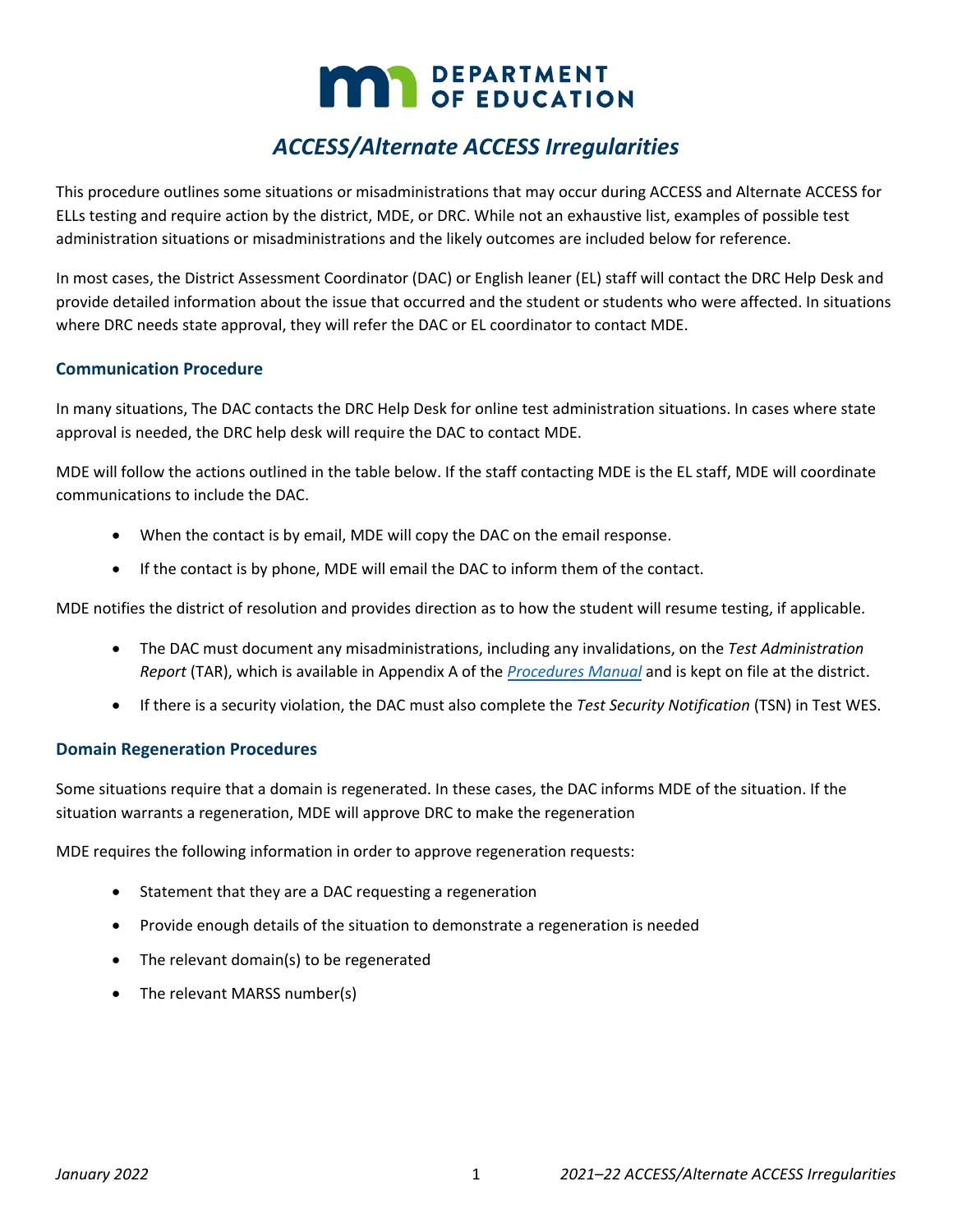### **Irregularities Overview**

Possible scenarios, likely outcomes, and rationales are included below. This table has been provided for informational purposes only. The resolution is dependent on the factors and circumstances of each situation and may not follow the outcomes described below.

|                | <b>Domain</b> | <b>Scenario</b>                                                                                                                                                                                                            | <b>Likely Outcome</b>                                                                                                                                                                                                                                                                                                                                                                                                                      | Form<br><b>Completed</b> | <b>Rationale</b>                                                                                          |
|----------------|---------------|----------------------------------------------------------------------------------------------------------------------------------------------------------------------------------------------------------------------------|--------------------------------------------------------------------------------------------------------------------------------------------------------------------------------------------------------------------------------------------------------------------------------------------------------------------------------------------------------------------------------------------------------------------------------------------|--------------------------|-----------------------------------------------------------------------------------------------------------|
| $\mathbf{1}$   | All           | Student A signs in to one of Student<br>B's domains that has not been<br>started.                                                                                                                                          | The district has the following options:<br>If Student A started answering questions, Student<br>A finishes Student B's domain. The DAC contacts<br>DRC to have them change the demographics on the<br>domain to Student A. DRC creates a new domain<br>for Student B.<br>If Student A exited immediately and did not answer<br>any questions, the DAC contacts MDE, and MDE<br>approves for DRC to regenerate the domain for<br>Student B. | <b>TAR</b>               | Student A started and completed<br>the same domain.                                                       |
| $\overline{2}$ | All           | Student A completed Student B's<br>domain.<br>When it is discovered, Student A<br>retakes the domain under their own<br>name.                                                                                              | The DAC contacts MDE, and MDE approves for DRC:<br>Regenerate Student A's domain to remove the<br>second attempt.<br>Switch the demographic from Student B's domain<br>to Student A.<br>Regenerate Student B's domain.                                                                                                                                                                                                                     | <b>TAR</b>               | Only the first attempt of the test<br>should be kept for Student A.                                       |
| 3              | All           | A student started a domain online,<br>but should be tested on paper-<br>based on an IEP or 504 plan, or<br>because the student meets the<br>criteria for an EL enrolled in<br>Minnesota schools for less than one<br>year. | The DAC contacts MDE, and MDE approves DRC to<br>regenerate the domain.<br>The student is provided a test booklet, and all domains<br>are administered on paper.<br>Note: The district should not use a Do Not Score code<br>on the online domain. Regenerating the domain<br>ensures the paper administration can be scored.                                                                                                              | <b>TAR</b>               | If the Test Administrator<br>administers the incorrect mode,<br>the correct mode must be<br>administered. |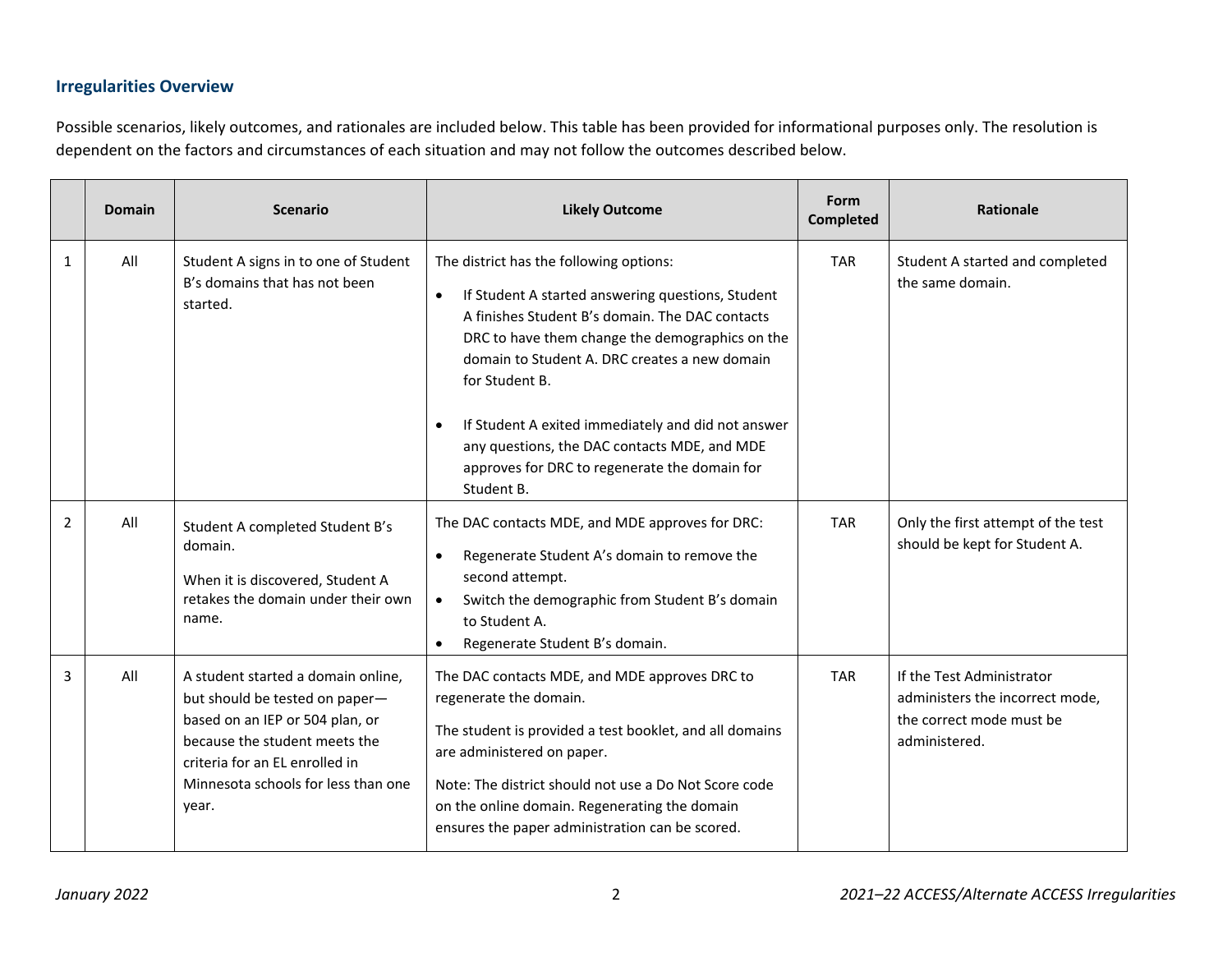|   | <b>Domain</b> | <b>Scenario</b>                                                                                                                                     | <b>Likely Outcome</b>                                                                                                                                                                                                                                                                                                                                                                                                                                                                                                                                                                                                                                                                                                                                                                                                | <b>Form</b><br><b>Completed</b> | <b>Rationale</b>                                                                                          |
|---|---------------|-----------------------------------------------------------------------------------------------------------------------------------------------------|----------------------------------------------------------------------------------------------------------------------------------------------------------------------------------------------------------------------------------------------------------------------------------------------------------------------------------------------------------------------------------------------------------------------------------------------------------------------------------------------------------------------------------------------------------------------------------------------------------------------------------------------------------------------------------------------------------------------------------------------------------------------------------------------------------------------|---------------------------------|-----------------------------------------------------------------------------------------------------------|
| 4 | All           | A student started a domain on paper<br>but should be tested online.                                                                                 | The student is administered all domains online.<br>Complete the demographic information on the test<br>booklet using a number 2 pencil based on page 169 of<br>the <b>Procedures Manual</b> , and affix a School/District<br>label. Apply a Do Not Process label to the test booklet<br>and return it with the other test materials.<br>Note: Do not fill out a Do Not Score code (e.g., INV) on<br>the paper test booklet for this student; the Do Not<br>Process label is all that is needed.                                                                                                                                                                                                                                                                                                                      | <b>TAR</b>                      | If the Test Administrator<br>administers the incorrect mode,<br>the correct mode must be<br>administered. |
| 5 | All           | A student was administered the<br>wrong test because of a Test<br>Administrator misadministration<br>(e.g., ACCESS instead of Alternate<br>ACCESS). | If the wrong test was paper (Alternate ACCESS or paper<br>ACCESS):<br>The student is administered all domains of the<br>$\bullet$<br>correct test.<br>Complete the demographic information on the test<br>booklet using a number 2 pencil based on page 169<br>of the Procedures Manual, and affix a<br>School/District label.<br>Apply a Do Not Process label to the incorrect test<br>booklet and return it with the other test materials.<br>Note: Do not fill out a Do Not Score code (e.g., INV) on<br>the paper test booklet for this student; the Do Not<br>Process label is all that is needed.<br>If the wrong test was online ACCESS:<br>The DAC contacts MDE, and MDE approves DRC to<br>regenerate all domains of the incorrect test.<br>The student is administered all domains of the<br>correct test. | <b>TAR</b>                      | If the Test Administrator<br>administers the incorrect test, the<br>correct test must be administered.    |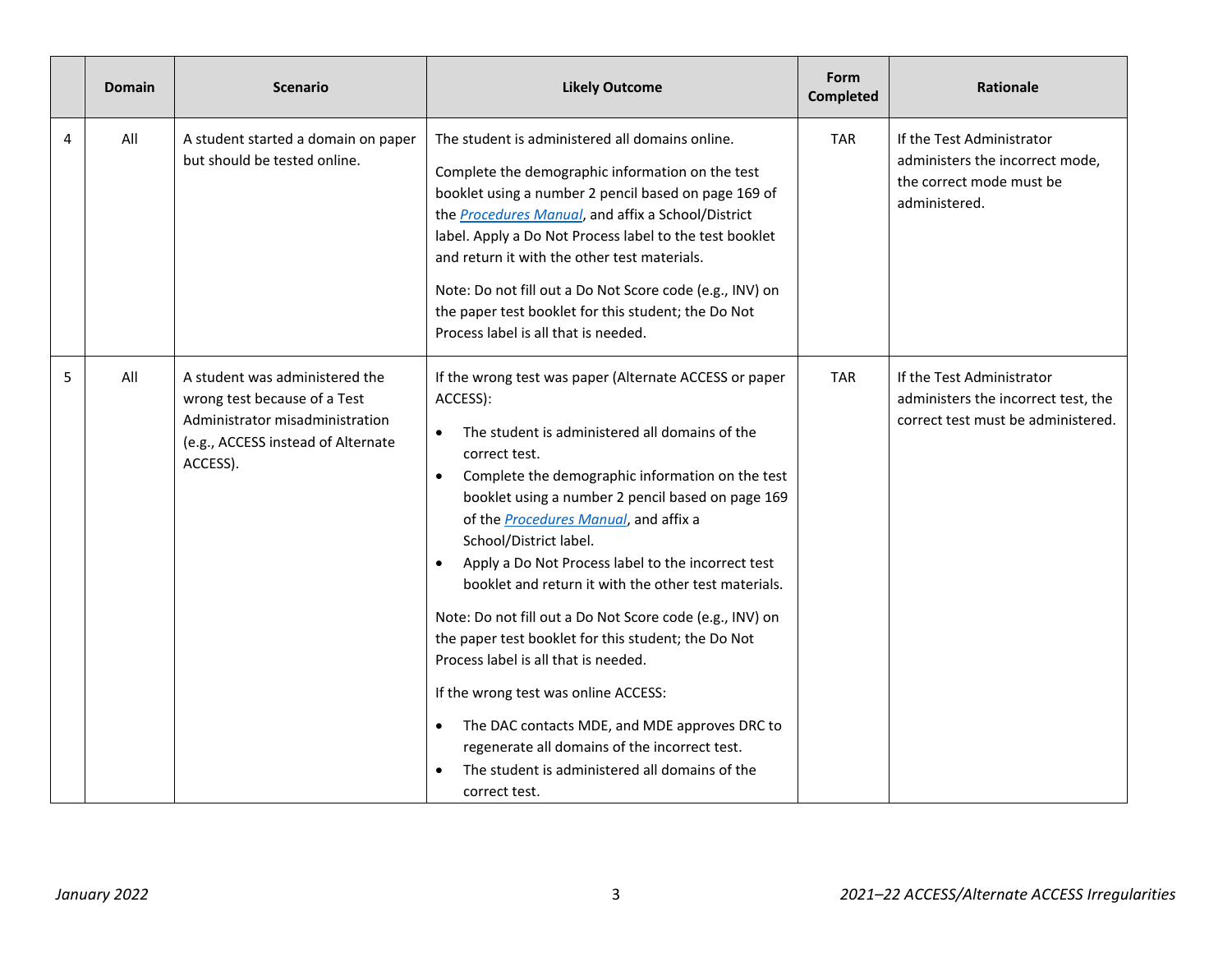|                | <b>Domain</b> | <b>Scenario</b>                                                                                                                                                                                                                    | <b>Likely Outcome</b>                                                                                                                                                  | Form<br>Completed | <b>Rationale</b>                                                                                                                                                                                                                                                                                                                                                                                                                                                                                                                                                                                                                  |
|----------------|---------------|------------------------------------------------------------------------------------------------------------------------------------------------------------------------------------------------------------------------------------|------------------------------------------------------------------------------------------------------------------------------------------------------------------------|-------------------|-----------------------------------------------------------------------------------------------------------------------------------------------------------------------------------------------------------------------------------------------------------------------------------------------------------------------------------------------------------------------------------------------------------------------------------------------------------------------------------------------------------------------------------------------------------------------------------------------------------------------------------|
| 6              | All           | After the student started testing, the<br>Test Administrator feels that the<br>incorrect decision was made for<br>which test to administer (ACCESS or<br>Alternate ACCESS) or the mode that<br>was administered (online or paper). | The student must finish the test/mode that was started<br>and the district can reevaluate next year.                                                                   | <b>TAR</b>        | The decision regarding which<br>test/mode to administer must be<br>made before a student takes any<br>assessment for the year, and in<br>conjunction with EL staff (for<br>newcomers) and/or the IEP or 504<br>team.                                                                                                                                                                                                                                                                                                                                                                                                              |
| $\overline{7}$ | All           | A student is not able to finish the<br>domain within a day.                                                                                                                                                                        | For the rare case when an individual student is unable<br>to complete the domain in the same day for any other<br>reason, the student may still finish on another day. | <b>TAR</b>        | When a student is unable to finish<br>in a sitting, WIDA still recommends<br>that the student complete the<br>domain, as it is still more valuable<br>to have a completed domain (and<br>chance for a composite score)<br>than an incomplete domain.<br>Test Administrators must contact<br>the District or School Assessment<br>Coordinator so that it can be<br>documented on the TAR; this<br>allows District and School<br>Assessment Coordinators to better<br>track how often the situation<br>arises so guidance around<br>scheduling and monitoring student<br>progress can be provided as<br>needed within the district. |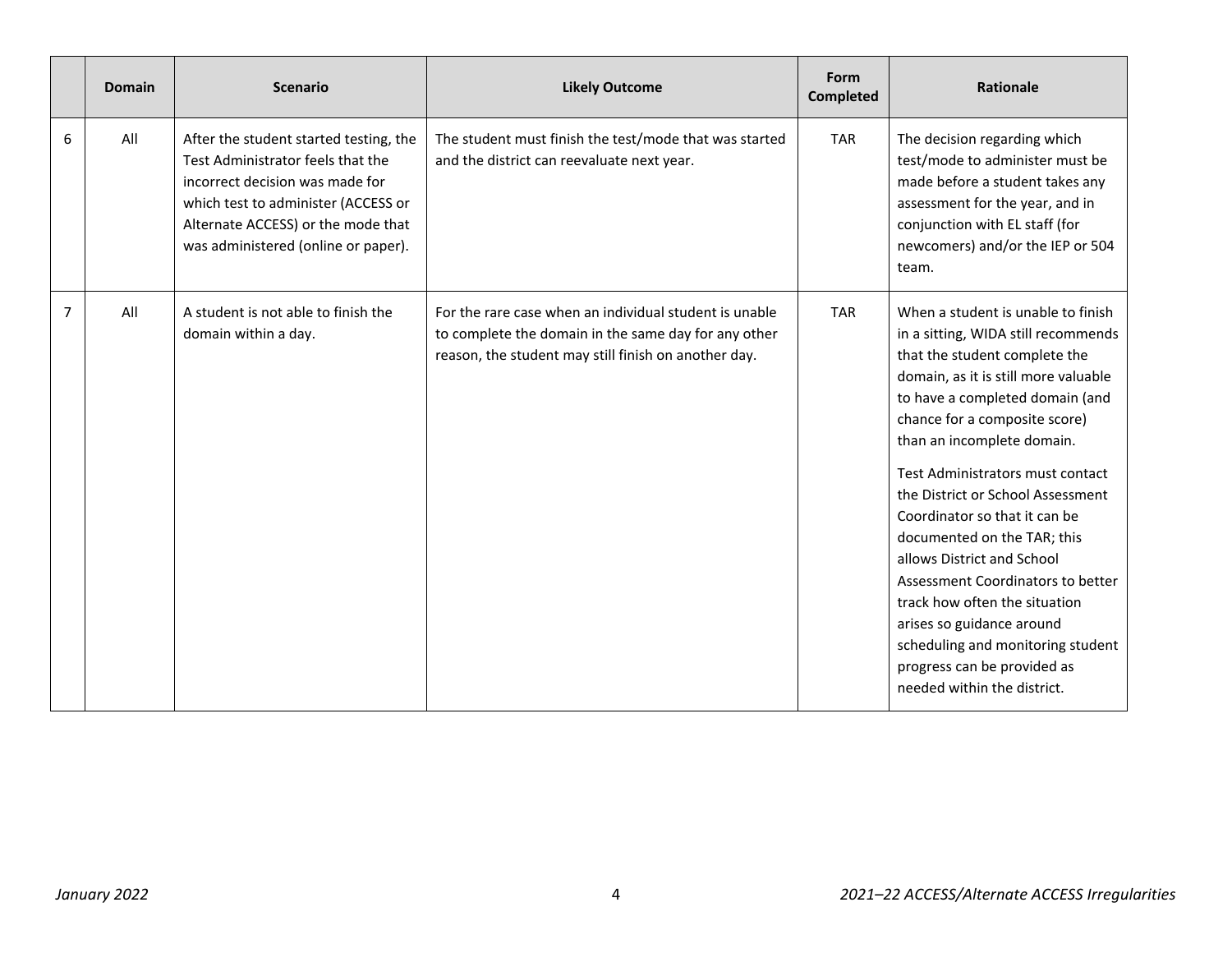|   | <b>Domain</b> | <b>Scenario</b>                                                                                                                                                        | <b>Likely Outcome</b>                                                                                                                                                                                                                                                                                                                                                                                                                                                                                                                                                                                                                                                                                                                                                                                                                                                                              | Form<br><b>Completed</b> | <b>Rationale</b>                                                                                                                                                                                                                                                                                                     |
|---|---------------|------------------------------------------------------------------------------------------------------------------------------------------------------------------------|----------------------------------------------------------------------------------------------------------------------------------------------------------------------------------------------------------------------------------------------------------------------------------------------------------------------------------------------------------------------------------------------------------------------------------------------------------------------------------------------------------------------------------------------------------------------------------------------------------------------------------------------------------------------------------------------------------------------------------------------------------------------------------------------------------------------------------------------------------------------------------------------------|--------------------------|----------------------------------------------------------------------------------------------------------------------------------------------------------------------------------------------------------------------------------------------------------------------------------------------------------------------|
| 8 | All           | A student was administered one or<br>more domains in the wrong grade<br>band (e.g., student is in grade 1 and<br>was administered the grades 2-3<br>test).             | If online:<br>The DAC contacts MDE, and MDE approves DRC to<br>regenerate the domain(s).<br>The DAC changes the grade in WIDA AMS.<br>The student is administered the correct online<br>$\bullet$<br>grade-level domain(s).<br>The DAC ensures the grade is correct in MARSS.<br>If paper:<br>The student is administered the correct paper<br>grade-level domain(s).<br>Complete the demographic information on the test<br>booklet using a number 2 pencil based on page 169<br>of the <b>Procedures Manual</b> , and affix a<br>School/District label.<br>Apply a Do Not Process label to the incorrect test<br>$\bullet$<br>booklet and returns it with the other test materials.<br>The DAC ensures the grade is correct in MARSS.<br>Note: Do not fill out a Do Not Score code (e.g., INV) on<br>the paper test booklet for this student; the Do Not<br>Process label is all that is needed. | <b>TAR</b>               | If the Test Administrator<br>administers the incorrect grade-<br>level test, the correct test must be<br>administered.<br>Note: If the student's grade is<br>incorrect in WIDA AMS but the<br>student was administered the<br>correct grade-band test, update<br>the grade in WIDA AMS so it is<br>scored correctly. |
| 9 | All           | District EL staff and the IEP team<br>wants to indicate the Do Not<br>Score/test code of Special Education<br>Deferred (SPD) for three or four<br>domains of the test. | The DAC emails MDE for guidance. The email must<br>contain the reasons why the student is not able to<br>access more than two domain of the ACCESS with<br>accommodations or the Alternate ACCESS.                                                                                                                                                                                                                                                                                                                                                                                                                                                                                                                                                                                                                                                                                                 | <b>TAR</b>               | This situation must be reviewed by<br>MDE so that possible options are<br>considered, when appropriate.<br>SPD cannot be used to exempt a<br>student from taking a test.                                                                                                                                             |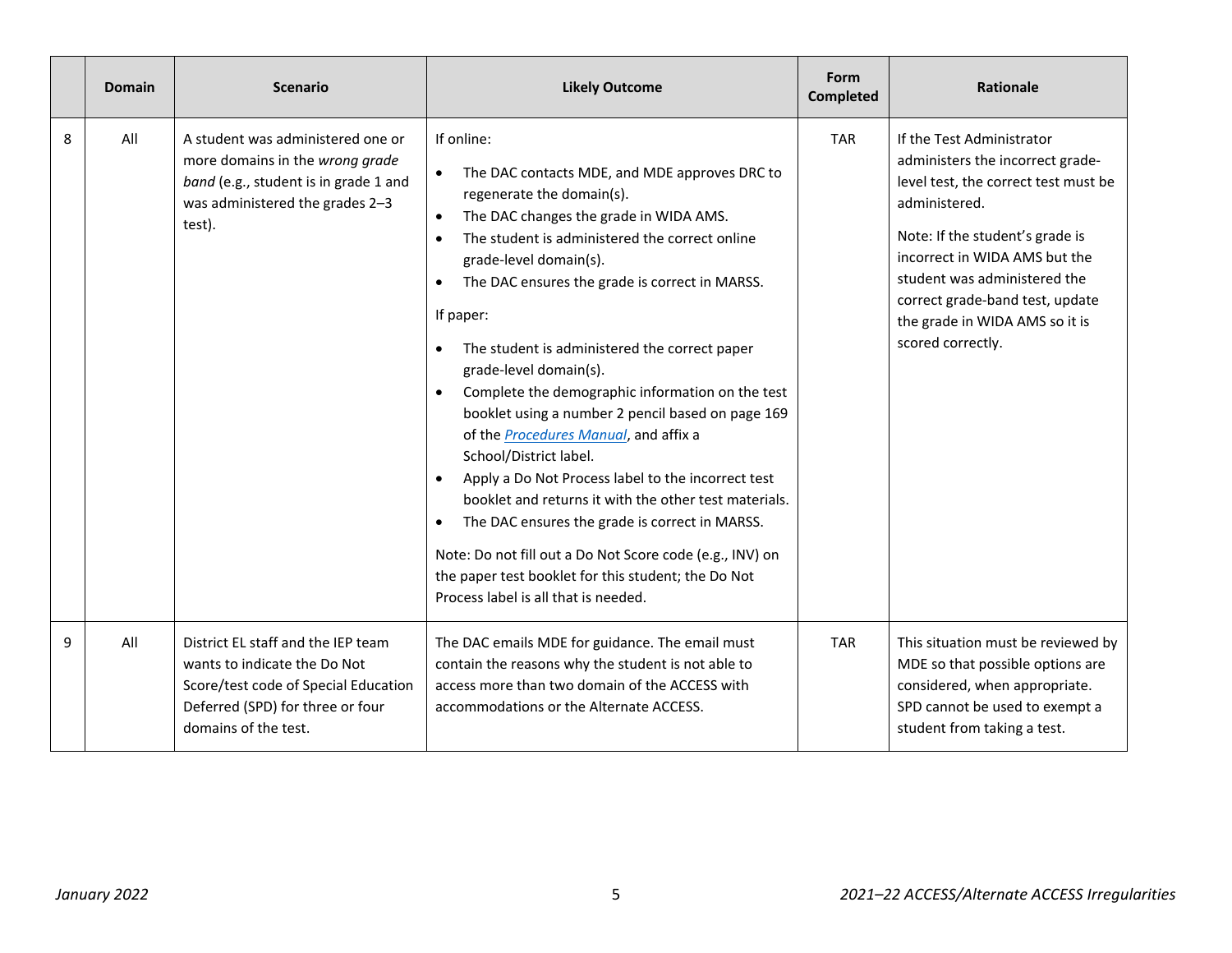|    | <b>Domain</b> | <b>Scenario</b>                                                                        | <b>Likely Outcome</b>                                                                                                                                                                                                                                                                                                                                                                                                                                                                                                                                                                                                        | Form<br><b>Completed</b> | <b>Rationale</b>                                                                                                                        |
|----|---------------|----------------------------------------------------------------------------------------|------------------------------------------------------------------------------------------------------------------------------------------------------------------------------------------------------------------------------------------------------------------------------------------------------------------------------------------------------------------------------------------------------------------------------------------------------------------------------------------------------------------------------------------------------------------------------------------------------------------------------|--------------------------|-----------------------------------------------------------------------------------------------------------------------------------------|
| 10 | All           | A student was administered the<br>incorrect tier of a test booklet.                    | The student must be administered the correct tier test<br>booklet.<br>Complete the demographic information on the test<br>booklet using a number 2 pencil based on page 169 of<br>the <b>Procedures Manual</b> , and affix a School/District<br>label.<br>Apply a Do Not Process label to the incorrect test<br>booklet and return it with the other test materials.<br>Note: Do not fill out a Do Not Score code (e.g., INV) on<br>the paper test booklet for this student; the Do Not<br>Process label is all that is needed.                                                                                              | <b>TAR</b>               | Student should be administered<br>the correct tier of the test.                                                                         |
| 11 | All           | A district wants to know if a student<br>has already tested in a previous<br>district. | Contact the previous district to verify which domains<br>were completed and whether the student tested online<br>or on paper.<br>If the student started testing, the new district complete<br>the Student Transfer Form and administers any<br>remaining domains.<br>Note: For a student who started testing on paper, the<br>first booklet is returned by the previous district and the<br>student completes the remaining domains at the new<br>district on a new booklet. The Student Transfer Form<br>must be submitted.<br>The new district should not test the student again in<br>any domain previously administered. | None                     | This process exists so that<br>students may finish started tests<br>and are not administered domains<br>that they previously completed. |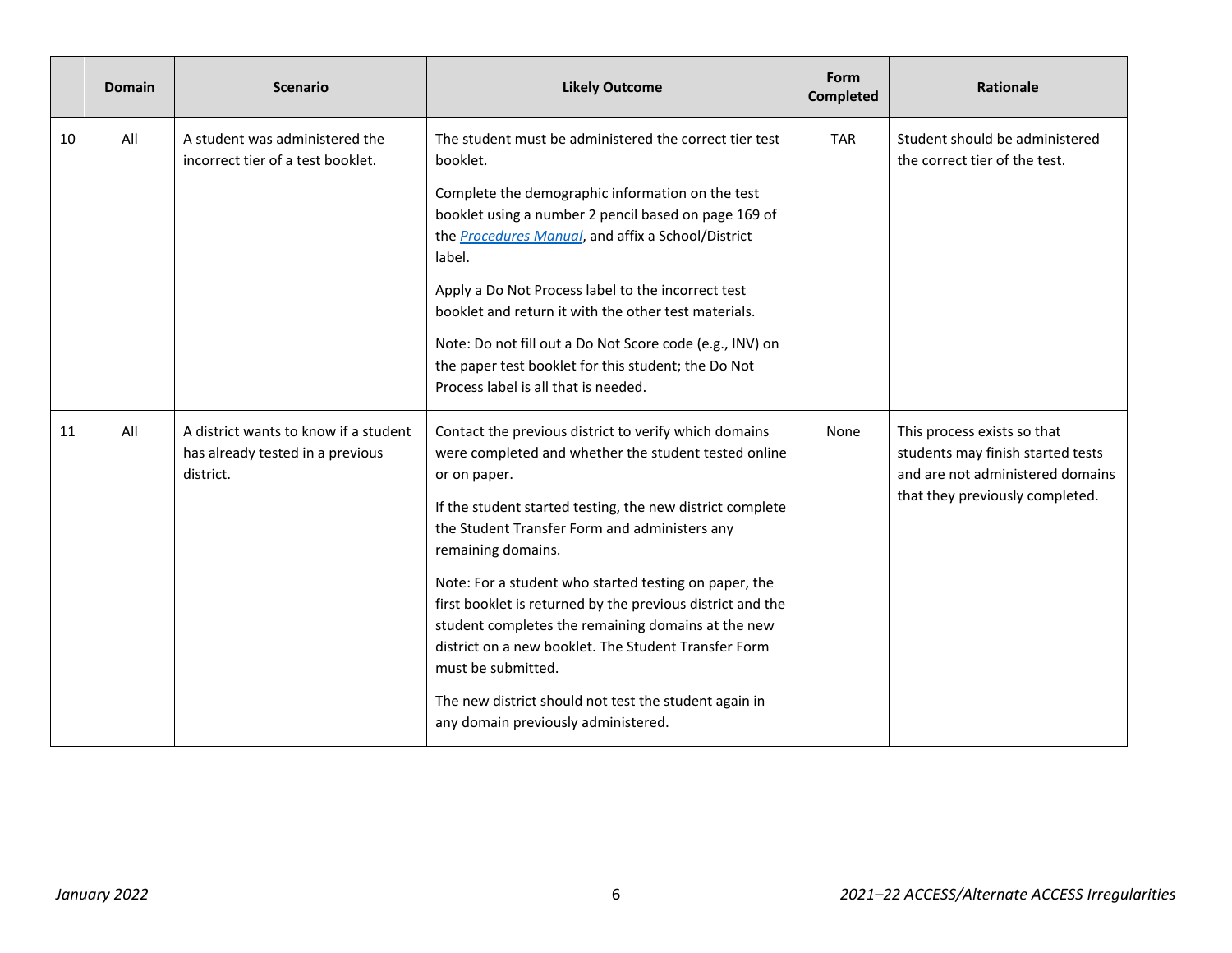|    | <b>Domain</b>          | <b>Scenario</b>                                                                                                                                       | <b>Likely Outcome</b>                                                                                     | Form<br><b>Completed</b> | <b>Rationale</b>                                                                                                                                                                                                                                                                                                                                                                                                                                                        |
|----|------------------------|-------------------------------------------------------------------------------------------------------------------------------------------------------|-----------------------------------------------------------------------------------------------------------|--------------------------|-------------------------------------------------------------------------------------------------------------------------------------------------------------------------------------------------------------------------------------------------------------------------------------------------------------------------------------------------------------------------------------------------------------------------------------------------------------------------|
| 12 | All                    | A student clicked through the test,<br>and did not respond in the online<br>test or in their writing response<br>booklet.                             | No regeneration allowed.                                                                                  | <b>TAR</b>               | If a student did not try or rushed<br>through a domain, it does not<br>warrant a regeneration. The<br>student would have had to select<br>an answer (reading, listening,<br>handwritten writing session),<br>enter keystrokes (keyboarding<br>writing session), or select record<br>and stop for each speaking prompt<br>to make the "Next" button active<br>(speaking).<br>Districts are required to ensure<br>students are prepared to<br>successfully take the test. |
| 13 | Listening              | A student's headphones were not<br>working for part or all of the<br>Listening domain.                                                                | The DAC contacts MDE, and MDE approves DRC to<br>regenerate the domain.                                   | <b>TAR</b>               | Since the student was not able to<br>hear all the listening prompts,<br>they are allowed to restart the<br>test.                                                                                                                                                                                                                                                                                                                                                        |
| 14 | Reading                | A student took the Reading domain<br>without headphones.                                                                                              | The domain is not regenerated.                                                                            | <b>TAR</b>               | There are only directions at the<br>beginning of the Reading domain;<br>there is no modeling or audio in<br>the domain so the headphones are<br>not required to complete the<br>domain.                                                                                                                                                                                                                                                                                 |
| 15 | Writing or<br>Speaking | The Test Administrator thinks the<br>online tier placement (for either<br>Writing or Speaking) is not<br>appropriate and requests a tier<br>override. | MDE does not override tier placements unless the<br>Reading and Listening domains could not be completed. | <b>TAR</b>               | The student must take the writing<br>tier that was assigned based on<br>their performance on the Listening<br>and Reading domains. The tier<br>placement protocol has been<br>created by WIDA.                                                                                                                                                                                                                                                                          |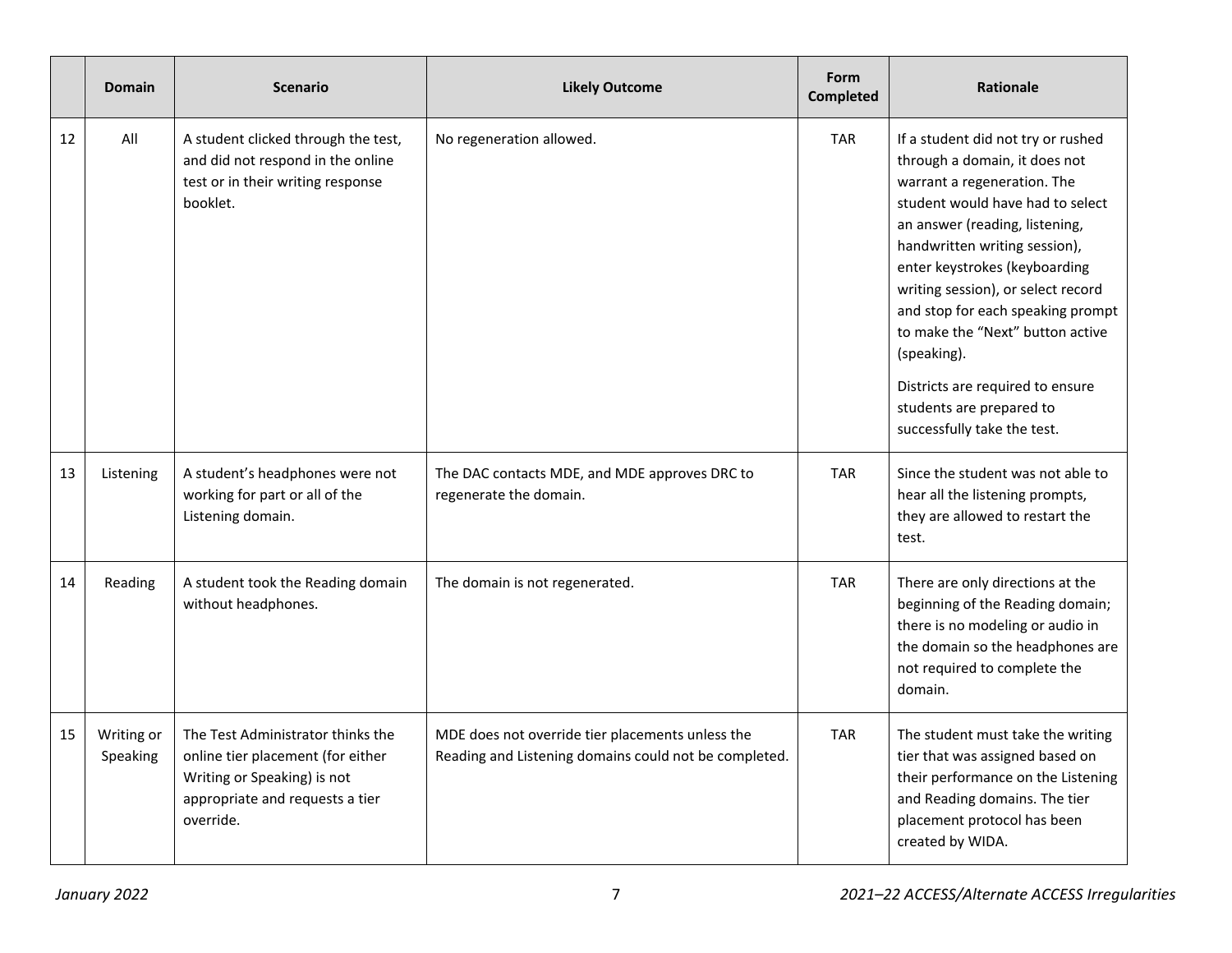|    | <b>Domain</b>                         | <b>Scenario</b>                                                                                                                                                                                                                                                                                                                                                                                             | <b>Likely Outcome</b>                                                                                                                                                                                                                                                                                                                                                                                                                                                                                                                                                                                            | Form<br><b>Completed</b> | <b>Rationale</b>                                                                                                                                                                                                                                                                                                                                             |
|----|---------------------------------------|-------------------------------------------------------------------------------------------------------------------------------------------------------------------------------------------------------------------------------------------------------------------------------------------------------------------------------------------------------------------------------------------------------------|------------------------------------------------------------------------------------------------------------------------------------------------------------------------------------------------------------------------------------------------------------------------------------------------------------------------------------------------------------------------------------------------------------------------------------------------------------------------------------------------------------------------------------------------------------------------------------------------------------------|--------------------------|--------------------------------------------------------------------------------------------------------------------------------------------------------------------------------------------------------------------------------------------------------------------------------------------------------------------------------------------------------------|
| 16 | Writing or<br>Speaking                | An incomplete domain was<br>submitted for Listening or Reading<br>because of the student's disability or<br>an irregularity, and the tier<br>placement (for either Writing or<br>Speaking) needs to be overridden.                                                                                                                                                                                          | The DAC contacts MDE and provides a description of<br>the situation that occurred.<br>If appropriate, MDE will contact DRC and approve a tier<br>override for speaking or writing or both. There are only<br>two tier options: A and B/C.                                                                                                                                                                                                                                                                                                                                                                        | <b>TAR</b>               | The tier assignment was based on<br>the score from reading and<br>listening, and if not completed, it<br>may not be a valid tier placement.<br>The DAC verifies which tier the<br>Test Administrator would<br>recommend based on knowledge<br>of the student to determine the<br>tier placement and a tier override<br>may be appropriate.                   |
| 17 | Listening,<br>Writing, or<br>Speaking | A student should have had the<br>Repeat Audio (RA) or Manual Control<br>(MC) accommodation for Listening,<br>Writing, or Speaking, but they<br>started the domain without it.<br>Or<br>A student had the Repeat Audio (RA)<br>or Manual Control (MC)<br>accommodation indicated for<br>Listening, Writing, or Speaking, but<br>they do not have these<br>accommodations listed on their IEP<br>or 504 plan. | It does not matter how many items have been<br>completed; the district has the following options:<br>The student completes the domain without (or<br>with) the accommodation.<br>The student logs out (no matter how much of the<br>domain has been completed), and the DAC<br>contacts MDE approves DRC to regenerate the<br>domain. Once the domain is regenerated, the<br>accommodation is indicated or removed in WIDA<br>AMS, and the student retakes the domain.<br>The student does not complete the test, and the<br>DAC marks the test complete. If determined by the<br>district, the DAC invalidates. | <b>TAR</b>               | For these options, the district may<br>consider how far the student is in<br>the test and if the test is still a<br>valid measure with or without the<br>accommodation. This decision<br>should be made based on what is<br>most appropriate for an individual<br>student, and, if applicable, in<br>conjunction with the IEP, 504 plan,<br>and/or EL teams. |
| 18 | Speaking                              | A student's headset was not working<br>for part or all of the Speaking<br>domain.                                                                                                                                                                                                                                                                                                                           | The DAC contacts MDE, and MDE approves DRC to<br>regenerate the domain.                                                                                                                                                                                                                                                                                                                                                                                                                                                                                                                                          | <b>TAR</b>               | Since the student was not able to<br>hear and/or respond to all the<br>speaking prompts, they are<br>allowed to restart the test.                                                                                                                                                                                                                            |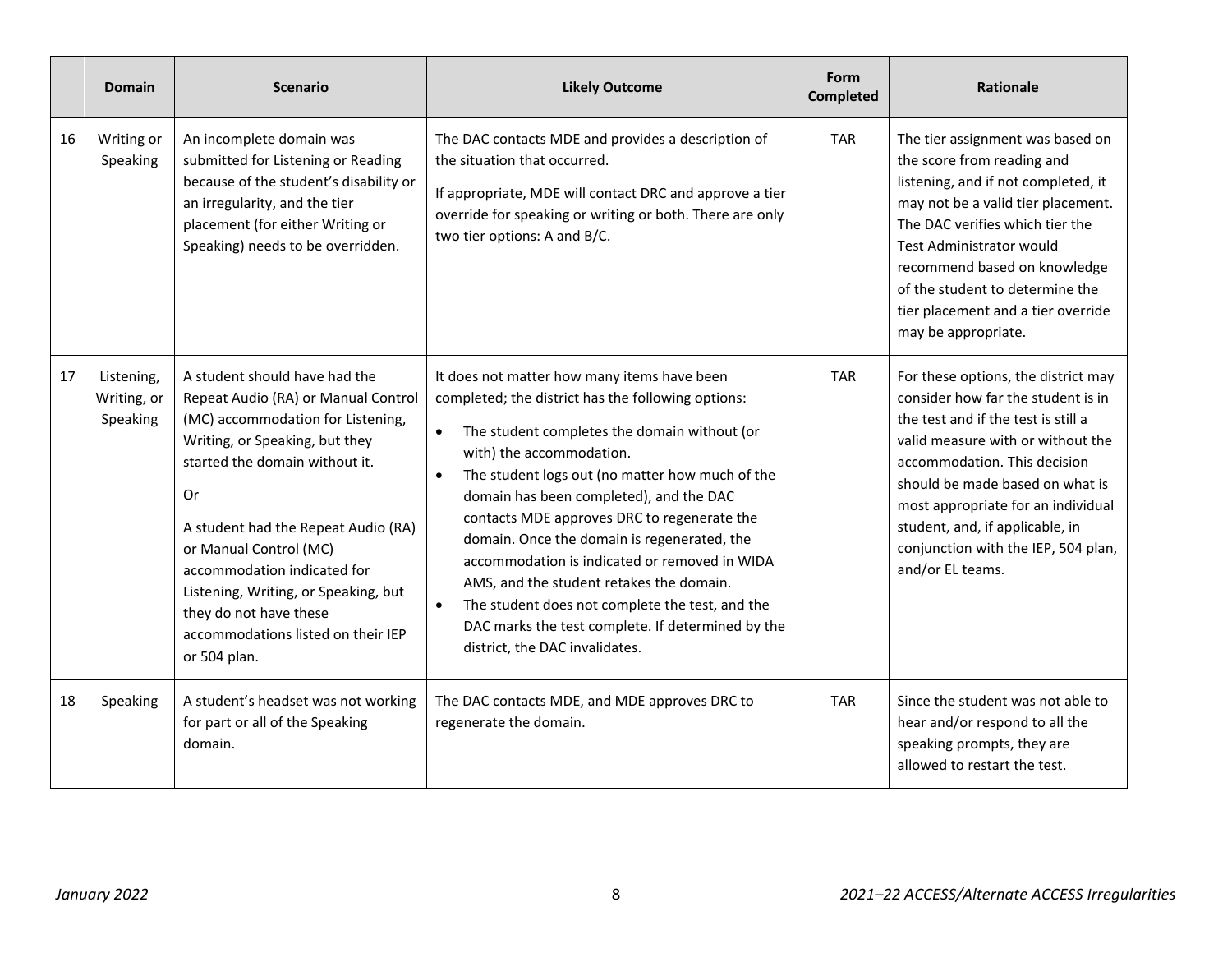|    | <b>Domain</b> | <b>Scenario</b>                                                                | <b>Likely Outcome</b>                                                                                                                                                                                                                                                                                                                                                                                                                                                                                                                                                                                                           | Form<br><b>Completed</b> | <b>Rationale</b>                                                                                                                                                                                                           |
|----|---------------|--------------------------------------------------------------------------------|---------------------------------------------------------------------------------------------------------------------------------------------------------------------------------------------------------------------------------------------------------------------------------------------------------------------------------------------------------------------------------------------------------------------------------------------------------------------------------------------------------------------------------------------------------------------------------------------------------------------------------|--------------------------|----------------------------------------------------------------------------------------------------------------------------------------------------------------------------------------------------------------------------|
| 19 | Speaking      | A student is selectively mute.                                                 | If specified in the student's IEP or 504 plan, the Test<br>Administrator may choose to administer all domains on<br>paper, which would allow them to administer the<br>speaking domain in a one-on-one setting. The Test<br>Administrator must score at least one item in order for<br>the domain to be considered attempted.<br>If the student does not have an IEP or 504 plan, the<br>student must test online. The record button must be<br>clicked for one scored item in order for the domain to<br>be considered attempted. If the student does not<br>complete the domain, the DAC will submit an<br>incomplete domain. | <b>TAR</b>               | The district must attempt to<br>administer the domain.                                                                                                                                                                     |
| 20 | Writing       | A student took the Writing domain<br>without headphones (grades 4-12<br>only). | The domain cannot be regenerated.                                                                                                                                                                                                                                                                                                                                                                                                                                                                                                                                                                                               | <b>TAR</b>               | The student's test is not<br>regenerated. While the prompts<br>are intended to be multimodal (so<br>the student can hear and read the<br>prompts), the ability to hear the<br>prompt does not disadvantage the<br>student. |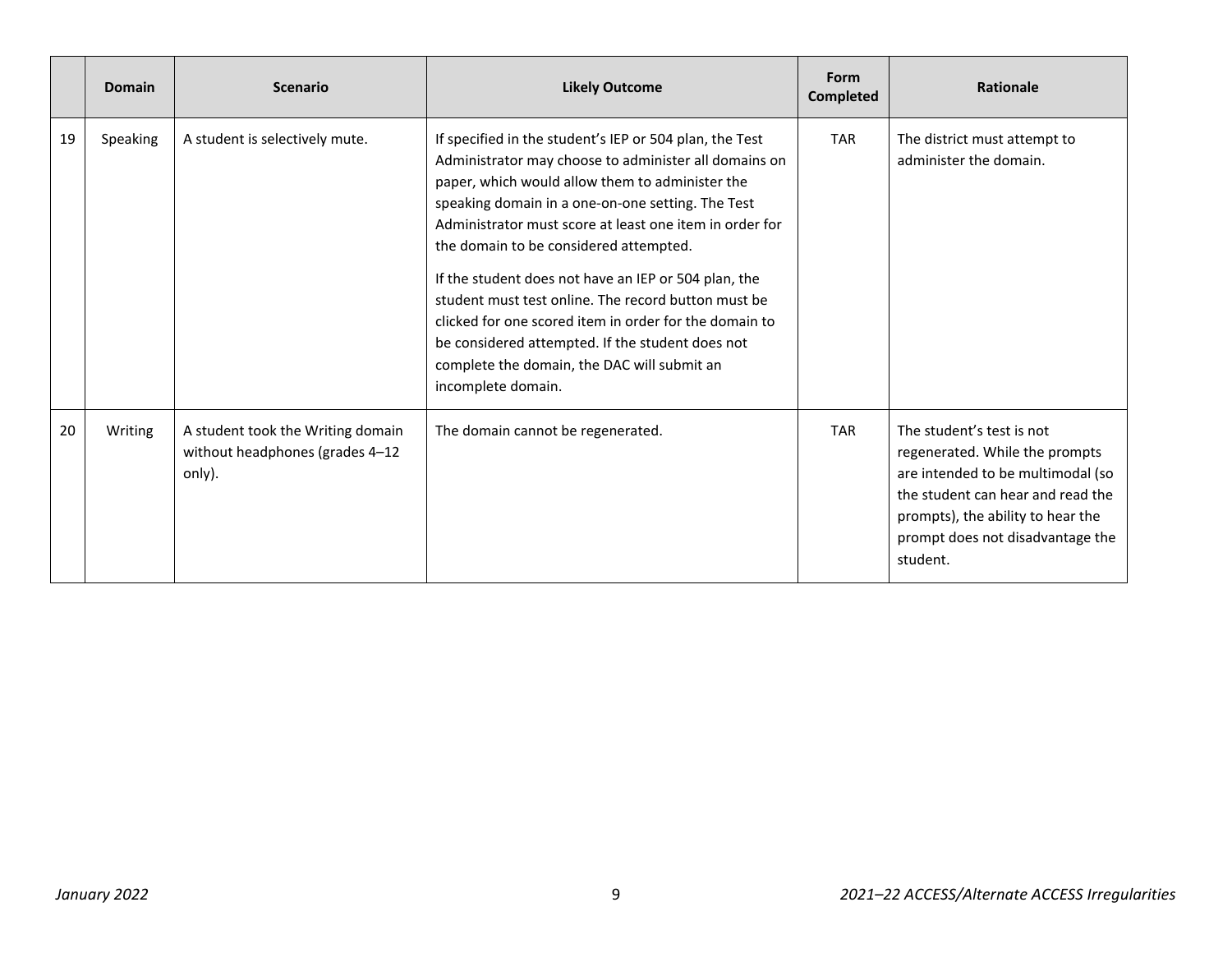|    | <b>Domain</b>                  | <b>Scenario</b>                                                                                                                                                                              | <b>Likely Outcome</b>                                                                                                                                                                                                                                                                                                                                                                                                                                                                                                                                                                                                                                                                                                                                                                                                                                                                         | Form<br><b>Completed</b> | Rationale                                                                                  |
|----|--------------------------------|----------------------------------------------------------------------------------------------------------------------------------------------------------------------------------------------|-----------------------------------------------------------------------------------------------------------------------------------------------------------------------------------------------------------------------------------------------------------------------------------------------------------------------------------------------------------------------------------------------------------------------------------------------------------------------------------------------------------------------------------------------------------------------------------------------------------------------------------------------------------------------------------------------------------------------------------------------------------------------------------------------------------------------------------------------------------------------------------------------|--------------------------|--------------------------------------------------------------------------------------------|
| 21 | Writing<br>(hand-<br>righting) | A student writes their response<br>underneath the wrong heading in<br>writing response booklet.                                                                                              | The district has the following options:<br>District staff transcribe the student's writing<br>$\bullet$<br>exactly as written into a new writing response<br>booklet. A second staff member should also read it<br>over to make sure it matches exactly<br>Student does the transcription in a new writing<br>response booklet. The Test Administrator should<br>confirm nothing is changed in the transcription<br>process.<br>Complete the demographic information on the new<br>test booklet using a number 2 pencil based on page 169<br>of the <b>Procedures Manual</b> , and affix a School/District<br>label.<br>Apply a Do Not Process label to the incorrect test<br>booklet and return it with the other test materials.<br>Note: Do not fill out a Do Not Score code (e.g., INV) on<br>the paper test booklet for this student; the Do Not<br>Process label is all that is needed. | <b>TAR</b>               | Transcription is allowed to ensure<br>the student's test is scored<br>correctly.           |
| 22 | Writing                        | A student uses an ACCESS test<br>booklet (with all domains) to take<br>the Writing domain instead of a<br>writing test booklet (grades 1-3) or<br>writing response booklet (grades 4-<br>5). | Contact mde.testing@state.mn.us for guidance.                                                                                                                                                                                                                                                                                                                                                                                                                                                                                                                                                                                                                                                                                                                                                                                                                                                 | <b>TAR</b>               | This is considered mixed-mode<br>testing and mixed-mode testing is<br>not allowed by WIDA. |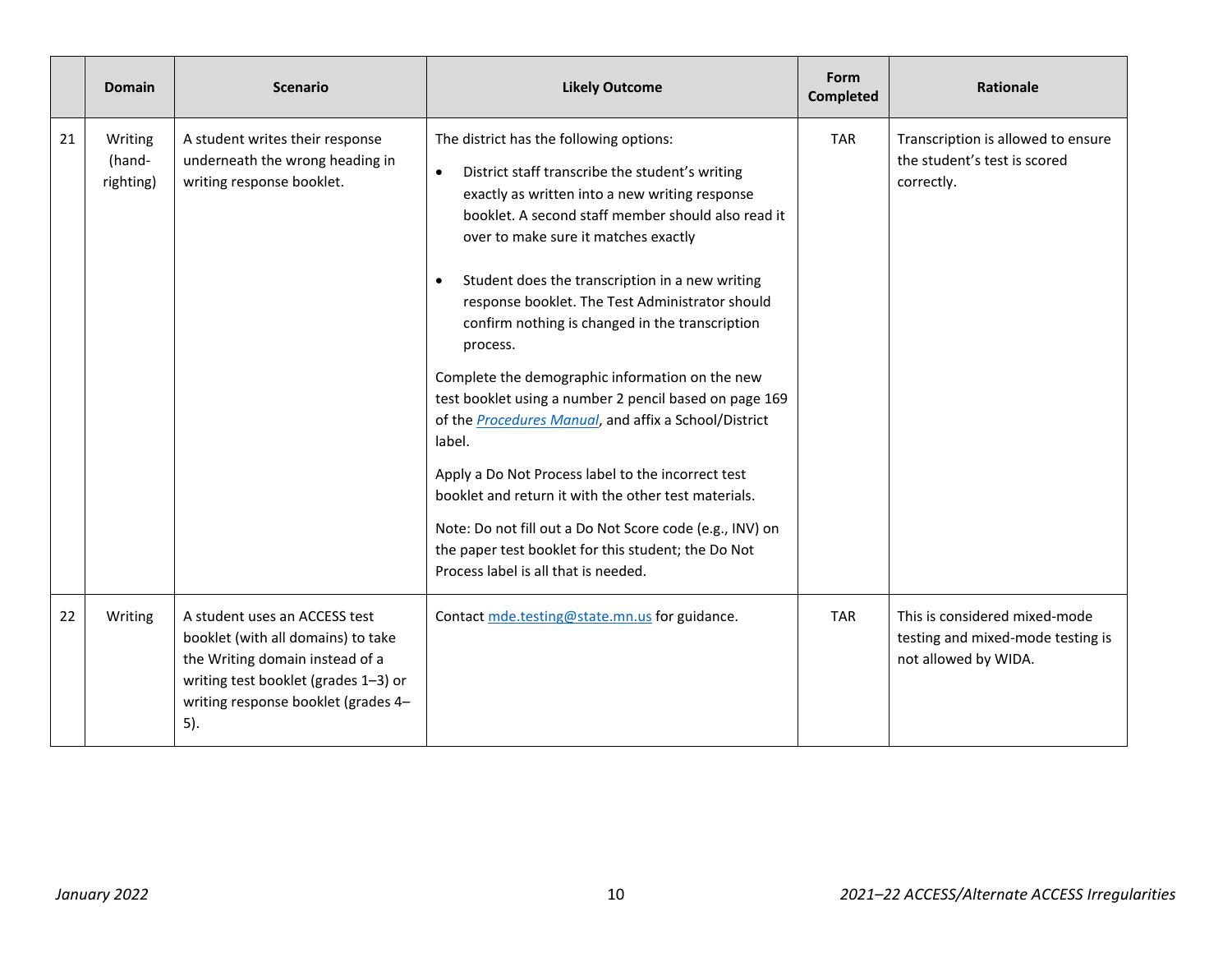|    | Domain  | <b>Scenario</b>                                                                                                                                                                                                                                                                                                                                               | <b>Likely Outcome</b>                                                                                                                                                                                                                                                                                                                                                                                                                                                                                                                                                                                         | Form<br><b>Completed</b> | Rationale                                                                                                                                                                                                           |
|----|---------|---------------------------------------------------------------------------------------------------------------------------------------------------------------------------------------------------------------------------------------------------------------------------------------------------------------------------------------------------------------|---------------------------------------------------------------------------------------------------------------------------------------------------------------------------------------------------------------------------------------------------------------------------------------------------------------------------------------------------------------------------------------------------------------------------------------------------------------------------------------------------------------------------------------------------------------------------------------------------------------|--------------------------|---------------------------------------------------------------------------------------------------------------------------------------------------------------------------------------------------------------------|
| 23 | Writing | A student started a handwriting<br>session without the writing response<br>booklet (e.g., the Test Administrator<br>forgot they needed a book for<br>written responses and was thinking<br>they were keyboarding). The student<br>did not answer any questions.                                                                                               | A student should be provided with the writing response<br>booklet to complete testing. There is no need to<br>regenerate the domain.                                                                                                                                                                                                                                                                                                                                                                                                                                                                          | <b>TAR</b>               | The student can still answer all the<br>items once they get their writing<br>response booklet.                                                                                                                      |
| 24 | Writing | A student in grades 4-5 started or<br>completed a handwriting session<br>without the writing response booklet<br>(e.g., the Test Administrator forgot<br>they needed a book for written<br>responses and was thinking they<br>were keyboarding). The student<br>clicked through the prompts since<br>there were no text boxes to<br>keyboard their responses. | The DAC contacts MDE, and MDE approves DRC to<br>regenerate the domain.<br>The student should be provided with the writing<br>response booklet to take the test.                                                                                                                                                                                                                                                                                                                                                                                                                                              | <b>TAR</b>               | The student could not keyboard<br>any writing response and should<br>be administered the writing<br>domain with the writing response<br>booklet to handwrite their<br>responses.                                    |
| 25 | Writing | A student in grades 4-12 was placed<br>in an incorrect Writing test session.                                                                                                                                                                                                                                                                                  | If the student started, but did not complete the test<br>and should handwrite their response:<br>The student exits the test in the keyboarding<br>$\bullet$<br>session.<br>The DAC moves the student into a handwriting<br>$\bullet$<br>session and provides the student with a writing<br>response booklet.<br>The student restarts the test.<br>The student's writing test in the keyboarding<br>session is left as is.<br>If the student started, but did not complete the test<br>and they should keyboard their response:<br>The student exits the test in the handwriting (HW)<br>$\bullet$<br>session. | <b>TAR</b>               | The student should be<br>administered the test with the<br>correct response mode.<br>The scored prompts are the same<br>for online writing, whether the<br>student is handwriting or<br>keyboarding their response. |